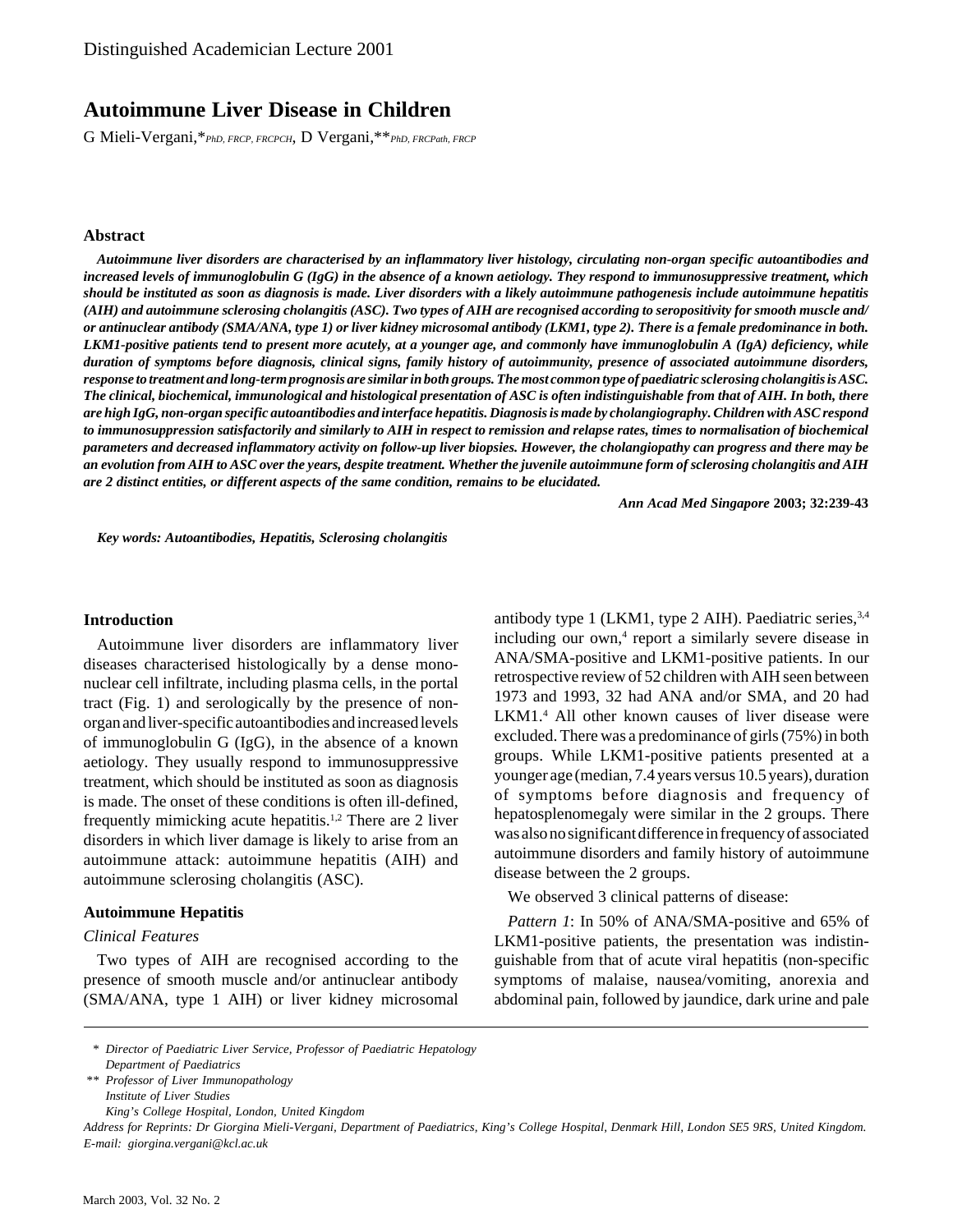

*Fig. 1. Interface hepatitis characterised by a dense portal tract mononuclear cell infiltrate, including lymphocytes and plasma cells, that erodes the limiting plate and invades the parenchyma.*

stools); 6 (5 were LKM1-positive) children developed acute hepatic failure with grade II-IV hepatic encephalopathy from 2 weeks to 2 months (median, 1 month) after onset of symptoms. In the remaining children the duration of disease before diagnosis ranged from 10 days to 5 months (median, 1.8 months).

*Pattern 2*: Twenty-five per cent LKM1-positive and 38% ANA/SMA-positive patients had an insidious onset with an illness characterised by progressive fatigue, relapsing jaundice, headache, anorexia and weight loss, lasting from 6 months to 2 years (median, 9 months) before diagnosis.

*Pattern 3*: In 6 (2 were LKM1-positive) patients, there was no history of jaundice and the diagnosis followed presentation with complications of portal hypertension, such as hematemesis from oesophageal varices, bleeding diathesis, chronic diarrhoea, weight loss and vomiting. The mode of presentation of AIH in childhood is therefore variable, and the disease should be suspected and excluded in all children presenting with symptoms and signs of prolonged, or severe, liver disease.

Overall, LKM1-positive patients had higher median levels of bilirubin and aspartate aminotransferase (AST) than those who are ANA/SMA-positive, but if the 6 patients presenting with acute hepatic failure are excluded, the differences for these 2 parameters are not significant. A severely impaired hepatic synthetic function, as assessed by the presence of both a prolonged prothrombin time and hypoalbuminaemia, tended to be more common in ANA/ SMA-positive (53%) than in LKM1-positive patients (30%). The majority (80%) of the patients had increased levels of IgG, but 10 (5 LKM1-positive) had a normal serum IgG level for age, including 3 patients who presented with acute hepatic failure, indicating that normal IgG values do not exclude the diagnosis of AIH. As previously reported,<sup>5</sup> we

found that partial immunoglobulin A (IgA) deficiency is more common in LKM1-positive than ANA/SMA-positive patients (45% versus 9%).

When compared to controls, the frequency of human leukocyte antigens (HLA) DR3 was significantly higher in patients with ANA/SMA-positive, but not with LKM1 positive AIH. Although this observation should be confirmed in a larger number of LKM1-positive patients, it suggests that the immunopathogenic mechanisms involved in the development of the 2 forms of AIH may be different.

The severity of portal tract inflammation, lobular activity and periportal necrosis at diagnosis was similar in both groups. Cirrhosis on initial biopsy was more frequent in ANA/SMA-positive (69%) than in LKM1-positive patients (38%). Of note is that 57% of patients, already cirrhotic at diagnosis, presented with a clinical picture reminiscent of that of prolonged acute viral-like hepatitis. Progression to cirrhosis was noted in 4 of 7 ANA/SMA-positive and 2 of 5 LKM1-positive patients on follow-up biopsies done between 17 to 56 months from the initial biopsy. Overall, 74% of ANA/SMA-positive and 44% of LKM1-positive patients showed evidence of cirrhosis on initial or followup histological assessment, indicating that apart from the higher tendency to present as acute liver failure, the severity of LKM1-positive disease is not worse than ANA/SMApositive disease.

### *Treatment*

Autoimmune hepatitis responds well to immunosuppression unless it presents as acute liver failure. In the latter circumstance, urgent liver transplantation is usually required. Prednisolone, 2 mg/kg/day (maximum dose, 60 mg/day), is the typical initial treatment. The dose is gradually decreased over a period of 2 to 8 weeks if there is a progressive improvement in the serum aminotransferase level. The patient is then maintained on the minimal dose of prednisolone necessary to keep the serum aminotransferase level normal (usual maintenance dose, 2.5 to 5 mg/day, depending on age). During the first 6 to 8 weeks of treatment, liver function tests are checked weekly to allow for a constant and frequent fine-tuning of the treatment and to avoid severe steroid side-effects. If a progressive normalisation of the liver function tests is not obtained over this period of time, or if too high a dose of prednisolone is required to maintain normal transaminases, azathioprine is added at a starting dose of 0.5 mg/kg/day which, in the absence of signs of toxicity, is increased up to a maximum of 2 mg/kg/day until biochemical control is achieved. Azathioprine is not recommended as first-line treatment because of its hepatotoxicity, particularly in severely jaundiced patients. In most children, an 80% decrease in the initial serum aminotransferase abnormality is achieved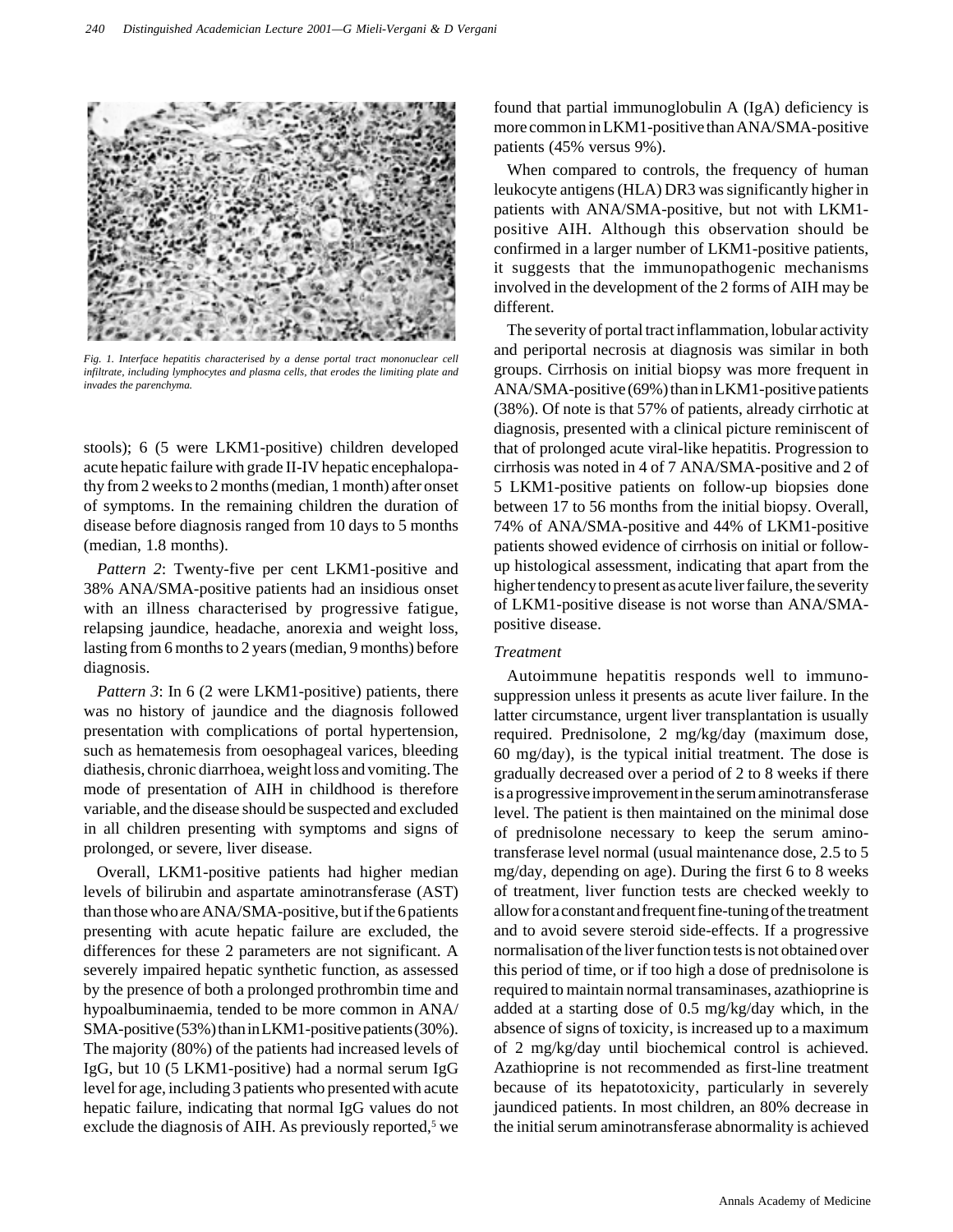within 6 weeks. Complete resolution of the liver test abnormality, however, may take several months. In our own series, normalisation of the serum aminotransferase level occurred at a median of 0.5 years (range, 0.2 to 7 years) in children with ANA/SMA and 0.8 years (range, 0.02 to 3.2 years) in children with LKM1. Relapse while on treatment is common, affecting about 40% of patients and requiring a temporary increase in the steroid dose. The risk of relapse is higher if steroids are administered on an alternate day schedule, often instituted in the belief that it has less negative effect on the child's growth. Small daily doses are preferable, since they are more effective in maintaining disease control, minimising the need for highdose steroid pulses during relapses, with attendant more severe side effects. Discontinuation of treatment should be considered after 1 year of normal liver function tests and demonstration of minimal or no inflammatory changes in liver biopsy tissue. Treatment should not be weaned just before or during puberty since relapse is more common during this period. In our experience, treatment was successfully withdrawn in 6 of 13 children who fulfilled these remission criteria. All 6 patients had ANA/SMA. Treatment withdrawal was accomplished after a median treatment duration of 3.2 years (range, 1 to 11 years), and remission was sustained in all 6 for 9 to 13 years. The remaining 7 children relapsed between 1 and 15 months after drug withdrawal (median interval, 2 months). Three of these patients had ANA/SMA, and 4 had LKM1. All responded to re-introduction of the original treatment schedule. These observations indicate that most children with AIH, particularly those with LKM1, require life-long immuno-suppressive therapy.

Despite the efficacy of current treatment, severe hepatic decompensation may develop even after many years of apparent good biochemical control. Thus, 4 of our patients, who responded satisfactorily to immuno-suppression, ultimately required transplantation 8 to 14 years after diagnosis. Overall, in our series, 46 of the 47 patients treated with immunosuppression were alive between 0.3 and 19 years (median, 5 years) after diagnosis, including 5 after liver transplant.

Sustained remission of AIH has been reported in adult patients maintained on azathioprine alone.<sup>6</sup> Following this observation, we have attempted to stop prednisolone, while maintaining azathioprine in 5 children (2 ANA/SMApositive and 3 LKM1-positive). While the attempt was successful in ANA/SMA-positive cases, all LKM1-positive children relapsed and required reinstitution of steroid treatment.

Remission has been reported in 25 of 32 children with AIH treated with only cyclosporin A for 6 months, followed by combined low-dose prednisolone and azathioprine for

1 month, after which cyclosporin was stopped and the other 2 drugs continued.<sup>7</sup> The side-effects associated with shortterm cyclosporin treatment were mild, despite relatively high blood concentrations of the drug, and corticosteroidinduced side effects were avoided. A disadvantage of this schedule is that all patients were eventually treated with the prednisolone/azathioprine combination, while using the conventional treatment schedule about a third of the children can maintain remission with very low-dose steroids alone. In addition, longer follow-up of the patients is necessary to establish possible long-term toxicity of cyclosporin.

Mycophenolate mofetil (MMF) has been successfully used in adult patients with type 1 AIH who were either intolerant of or not responsive to azathioprine.<sup>8</sup> MMF is an inhibitor of purine nucleotide synthesis and has a mechanism of action similar to that of azathioprine.<sup>9</sup> It is not hepatotoxic or nephrotoxic, and its main side-effects are diarrhoea, vomiting and bone marrow suppression. In our experience, the drug was able to resolve laboratory abnormalities in 5 of 12 children who did not tolerate or respond to azathioprine. In 4 others, it reduced serum aminotransferase levels to a degree that allowed a decrease in the dose of prednisolone. Only 3 patients did not respond to MMF, and the side-effects were minor apart from severe nausea and dizziness in one of them.

Children who present with acute hepatic failure pose a particularly difficult therapeutic problem. Although it has been reported that they may benefit from conventional immunosuppressive therapy,<sup>10,11</sup> only 1 of the 6 children with acute liver failure in our own series responded to immunosuppression and survived without transplantation. Of the 4 LKM1-positive patients, 1 died before a donor organ could be found and 2 died soon after transplant. Encouraging results have been reported using cyclosporin A in LKM1-positive patients presenting with fulminant hepatitis,<sup>11</sup> but these results must be confirmed in a larger number of patients.

# **Autoimmune Sclerosing Cholangitis (ASC)**

# *Clinical Features*

Sclerosing cholangitis is an uncommon disorder, characterised by chronic inflammation and fibrosis of the intrahepatic and/or extrahepatic bile ducts. In childhood, sclerosing cholangitis may occur as an individual disease or develop in association with a wide variety of disorders, including Langerhans' cell histiocytosis, immunodeficiency, psoriasis, cystic fibrosis and chronic inflammatory bowel disease. An overlapping syndrome between AIH and sclerosing cholangitis has been reported in both adults<sup>12</sup> and children.<sup>13,14</sup> In a prospective study over a period of 16 years, we have found that 27 of 55 children who presented with clinical and/or laboratory evidence of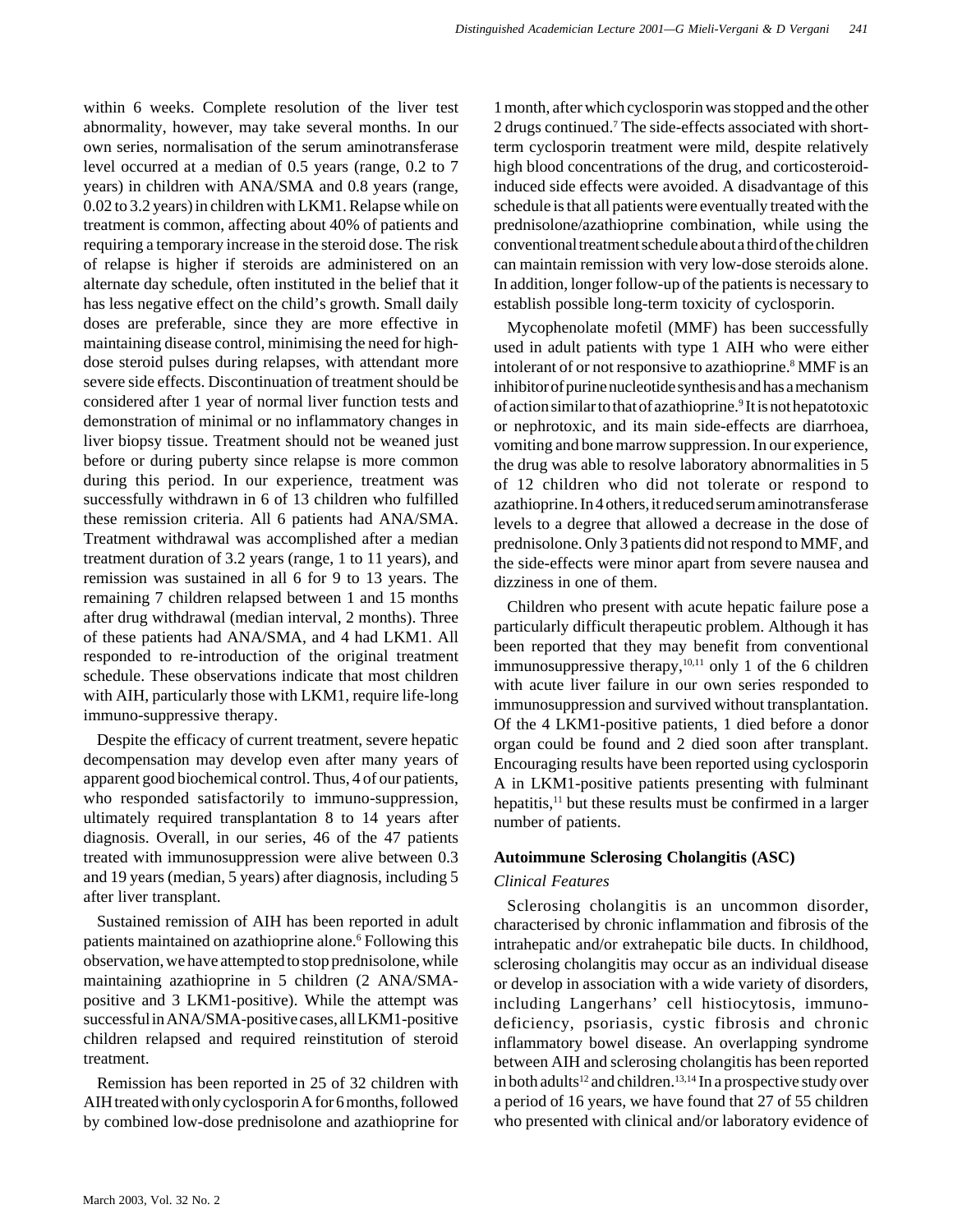

*Fig. 2. Endoscopic cholangiography demonstrating widespread intra- and extra-hepatic changes.*

AIH had evidence of sclerosing cholangitis when assessed by liver biopsy examination, cholangiography, sigmoidoscopy and rectal biopsy at presentation.<sup>15</sup> Bile duct abnormalities on cholangiography were both intraand extrahepatic in two-thirds of patients (Fig. 2) and intrahepatic in one-third. These patients were diagnosed as having ASC.

Of the 27 patients with ASC, 26 were seropositive for ANA and/or SMA, and 1 for LKM1.<sup>15</sup> Fifty-five per cent were girls, and the mode of presentation was similar to that of 28 patients with typical AIH. Symptoms were those of acute hepatitis or chronic liver dysfunction. In some instances, the symptoms were absent and the diagnosis was revealed after the incidental discovery of abnormal liver tests. Inflammatory bowel disease was present in 44% of children with cholangiopathy, compared to 18% of those with typical AIH, and more than 75% of children with ASC

had greatly increased serum IgG levels. Perinuclear antineutrophil cytoplasmic antibodies (pANCA) were present in 74% of individuals with ASC compared to 36% of patients with typical AIH.

There was only a partial concordance between the histological and radiological findings, and 6 patients had histological features more compatible with AIH than sclerosing cholangitis.<sup>15</sup> Interestingly, all patients fulfilled the criteria for the diagnosis of "definite" or "probable" AIH established by the International Autoimmune Hepatitis Group.<sup>2</sup> Indeed, the diagnosis of sclerosing cholangitis was possible only because of the cholangiographic studies.

# *Treatment*

Children with ASC respond to the same immunosuppressive treatment described above for typical AIH.<sup>15</sup> The liver test abnormalities resolved in almost 90% of our patients within a median of 2 months after starting treatment. This good response is in contrast to the outcome in adults with primary sclerosing cholangitis (PSC), who have no beneficial effects from corticosteroid treatment.<sup>16,17</sup> PSC of adults, however, is usually diagnosed at an advanced stage and may be due to various aetiologies. Disappointing results with immunosuppressive agents have been reported in a small number of children with sclerosing cholangitis associated with autoimmune features, but these children may have had a more advanced disease than those recruited into our prospective study.14 Ursodeoxycholic acid (UDCA) was added to our treatment schedule in 1992 following preliminary reports of its value in the treatment of adult PSC.<sup>18,19</sup> The small number of patients and the relatively short follow-up period do not allow us to determine whether treatment with UDCA from onset is successful in arresting the progression of ASC. In adults with well-established PSC, UDCA treatment has been disappointing, possibly because of its advanced stage at the time of diagnosis.20

Follow-up liver biopsy assessments in our series have shown no progression to cirrhosis, although 1 patient did develop a vanishing bile duct syndrome. Follow-up endoscopic retrograde cholangiograms have shown static bile duct disease in half of our patients with ASC and progression of the bile duct abnormalities in the other half. Interestingly, one of the children with AIH who was followed prospectively developed sclerosing cholangitis 8 years after presentation despite treatment with corticosteroids and no biliary changes on several followup liver biopsy specimens. This experience suggests that AIH and ASC are part of the same pathogenic process and that prednisolone and azathioprine may not be as effective in controlling the bile duct component of the disease.

The medium-term prognosis of ASC is good.<sup>15</sup> All patients in our series were alive after a median follow-up of 7 years.